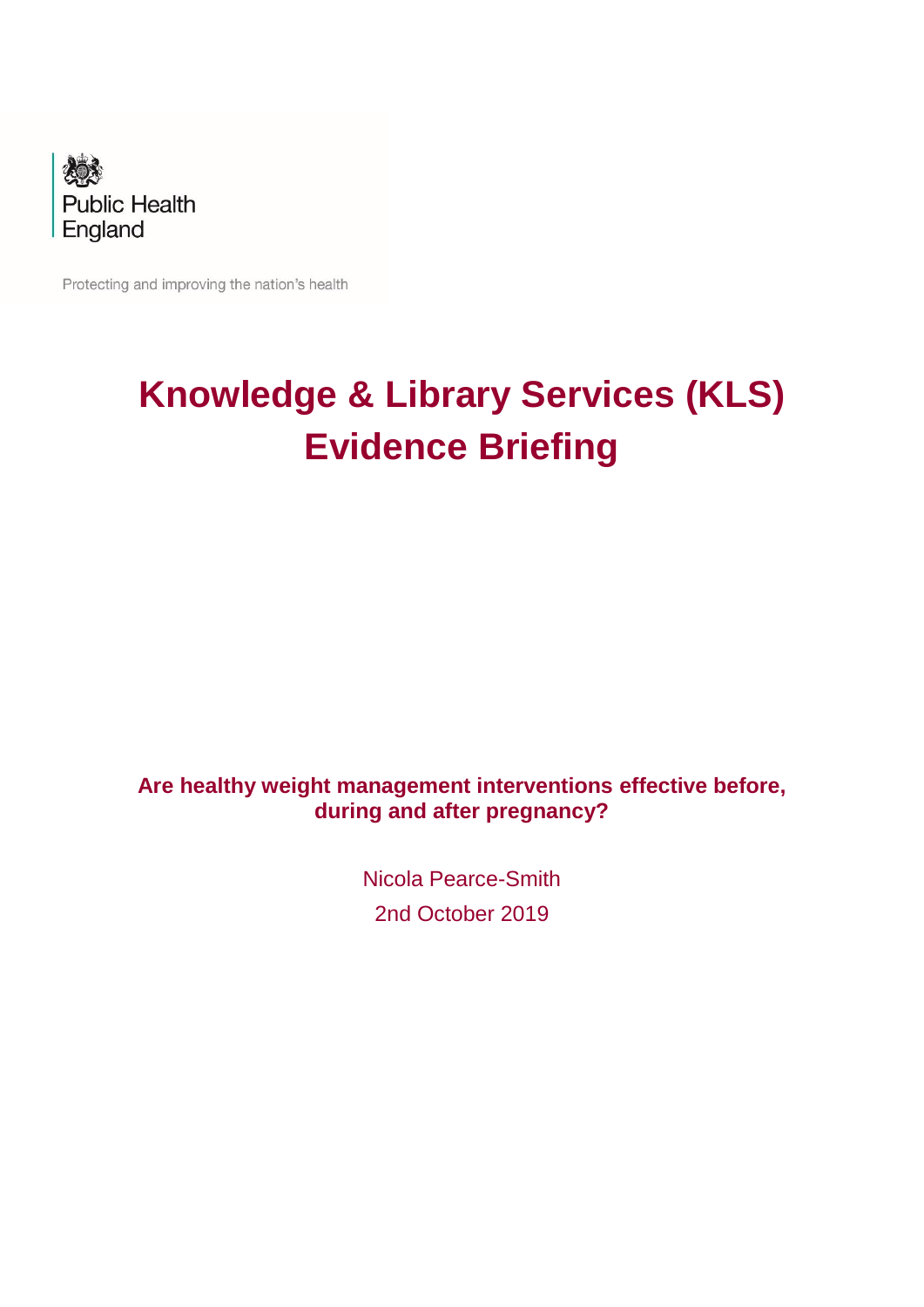# **Question**

This briefing summarises the evidence for effective healthy weight management interventions before, during and after pregnancy, including those that reduce gestational weight gain (GWG) or prevent poor maternal and child health outcomes, from January 1<sup>st</sup> 2010 to 19<sup>th</sup> Sept 2019.

## **Key messages**

- There were many systematic reviews addressing this topic, but there was no overall consensus on which interventions are the most effective for healthy weight management in pregnant or postpartum women
- Some reviews found that dietary interventions alone were significantly more effective at improving weight outcomes; others, that a combination of diet and exercise was more effective
- The best dietary approach or exercise intervention to maintain healthy weight in pregnancy or postpartum is currently unclear; this is partly due to the heterogeneity and methodological quality of the primary studies, and their different methods of data collection
- Dietary, exercise and combined approaches have been shown to reduce GWG, caesareans, gestational diabetes mellitus (GDM), maternal blood pressure, and improve other maternal and infant outcomes
- Effective multi-component approaches included a balanced diet and moderate physical activity; physical activity and diet counselling by a health professional plus motivational talks on weight management; and behavioural change techniques such as providing information on the consequences of behaviour, providing rewards contingent on successful behaviour, self-monitoring and motivational interviewing
- Health professional support and combined diet and exercise could be important for postpartum weight loss
- There are multiple barriers to healthcare professionals' effective practice for maternal obesity and weight management

Evidence briefings are a summary of the best available evidence that has been selected from research using a systematic and transparent method in order to answer a specific question.

#### **What doesn't this briefing do?**

The findings from research papers summarised here have **not** been quality assessed or critically appraised. This briefing is a neutral presentation of the evidence and does **not** seek to make any recommendations.

#### **Who is this briefing for?**

This briefing is to inform the Health and Wellbeing Manager, PHE East of **England** 

#### **Information about this evidence briefing**

This briefing draws upon a literature search of the sources NICE Evidence, Wiley Cochrane Library, TRIP, Ovid Medline and Ovid Embase, from 1st January 2010 to 19th September 2019.

Only systematic reviews were included.

**58 highly relevant citations were used to produce this evidence briefing**.

You may request any publications referred to in this briefing from [libraries@phe.gov.uk](mailto:libraries@phe.gov.uk)

#### **Disclaimer**

The information in this report summarises evidence from a literature search - it may not be representative of the whole body of evidence available. Although every effort is made to ensure that the information presented is accurate, articles and internet resources may contain errors or out of date information. No critical appraisal or quality assessment of individual articles has been performed. No responsibility can be accepted for any action taken on the basis of this information.

• There are gaps in the research evidence for weight management in the pre-conceptual period; supporting health professionals overcome barriers to effective maternal weight management; postpartum weight management; safety of high intensity exercise in pregnancy; and women who are already overweight or obese pre-pregnancy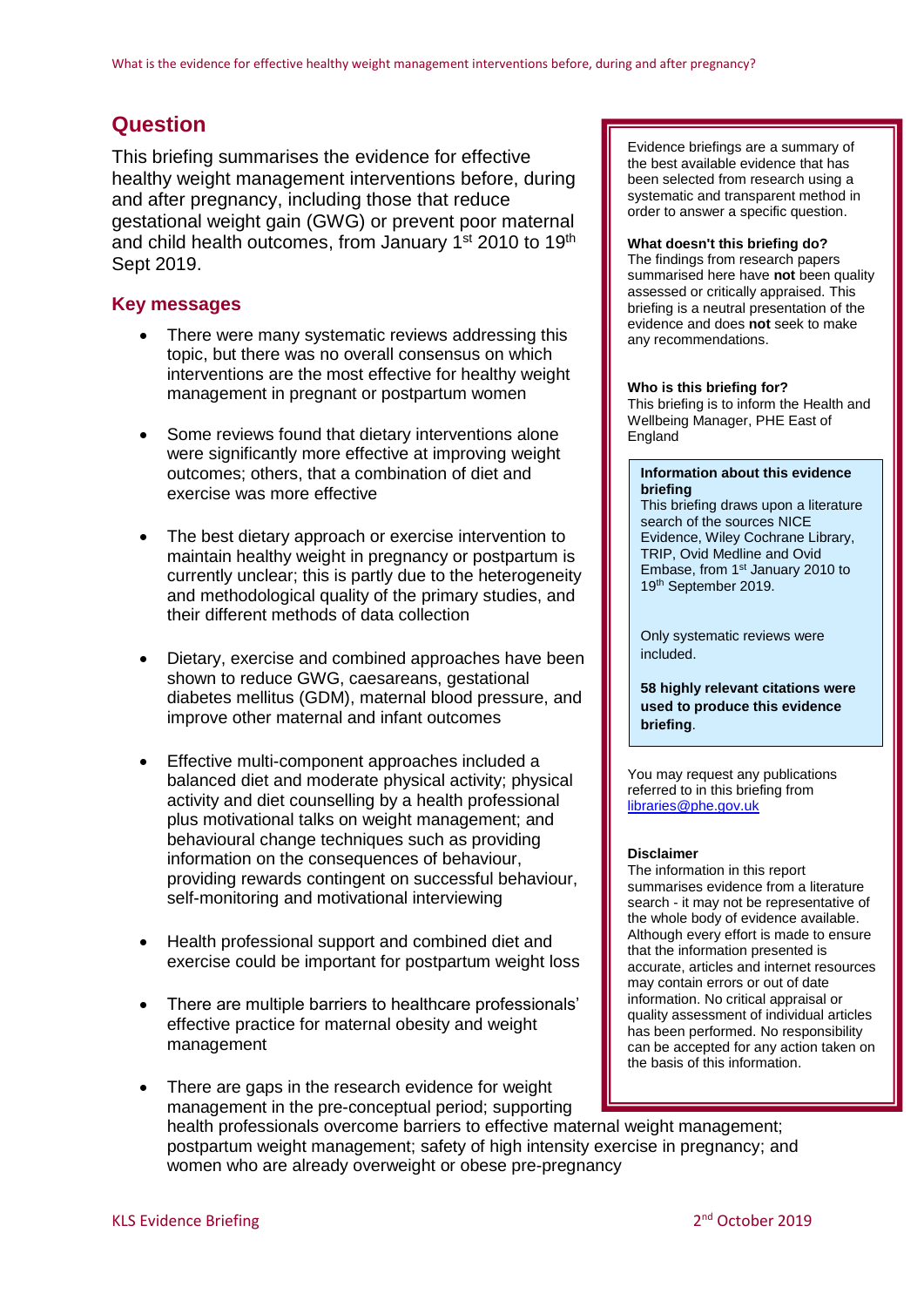## **Background**

The prevalence of obesity in pregnancy is increasing, rising from 9–10% in the early 1990s to 16–19% in the 2000s. Pregnant women who are obese are at greater risk of pregnancy-related complications compared with women of normal BMI, including pre-eclampsia, gestational diabetes and increased risk of caesarean birth [\(1\)](#page-11-0). There is still a lack of consensus on the optimal gestational weight gain for obese women, according to the Royal College of Obstetricians and Gynaecologists [\(1\)](#page-11-0).

In 2010, the NICE Guideline PH27 provided recommendations on how to assess and monitor body weight and how to prevent a woman from becoming overweight or obese before, during and after pregnancy [\(2\)](#page-11-1). The NICE guideline has not been updated since 2010, so this briefing seeks to outline the evidence on weight management interventions that has been published since that date. Only systematic review evidence will be included.

## **Diet**

Five systematic reviews on dietary interventions alone to prevent weight gain in pregnancy were identified [\(3-7\)](#page-11-2). These showed that dietary interventions conducted during pregnancy, and in some cases, postpartum, were significantly more effective at improving weight outcomes compared to usual care or other interventions. For example:

- 9/13 RCTs reduced gestational weight gain (GWG) in overweight and obese pregnant women [\(3\)](#page-11-2)
- 10/15 RCTs/CTs reported significant differences in GWG of obese and overweight women between the dietary intervention and the control groups [\(4\)](#page-11-3)
- Dietary interventions (from 29 RCTs) conducted during pregnancy and postpartum were significantly more effective at improving weight outcomes in women aged over 18, compared to usual care or other interventions [\(5\)](#page-11-4)
- Dietary interventions during pregnancy appeared effective to reduce total (by almost 2 kg) and weekly GWG in pregnant women over 18 yrs, but there was no significant evidence for effects on preventing excessive GWG, in a metaanalysis of 13 RCTs [\(6\)](#page-11-5)
- Antenatal dietary interventions (dietary programmes with energy intake restriction, educational materials, food diaries or counselling) in obese pregnant women can reduce maternal weight gain in pregnancy (reduced total GWG by 6.5 kg) without an effect on newborn birth weight [\(7\)](#page-11-6)

However, most reviews state that the best dietary approach to take is currently unclear, due to the variation in content of the interventions and their reporting methods, and the methodological quality of the studies. Combining studies with such varied dietary intervention methods is not an easy task; one review author states: "*this review also confirms the variability in the strategies used to deliver dietary*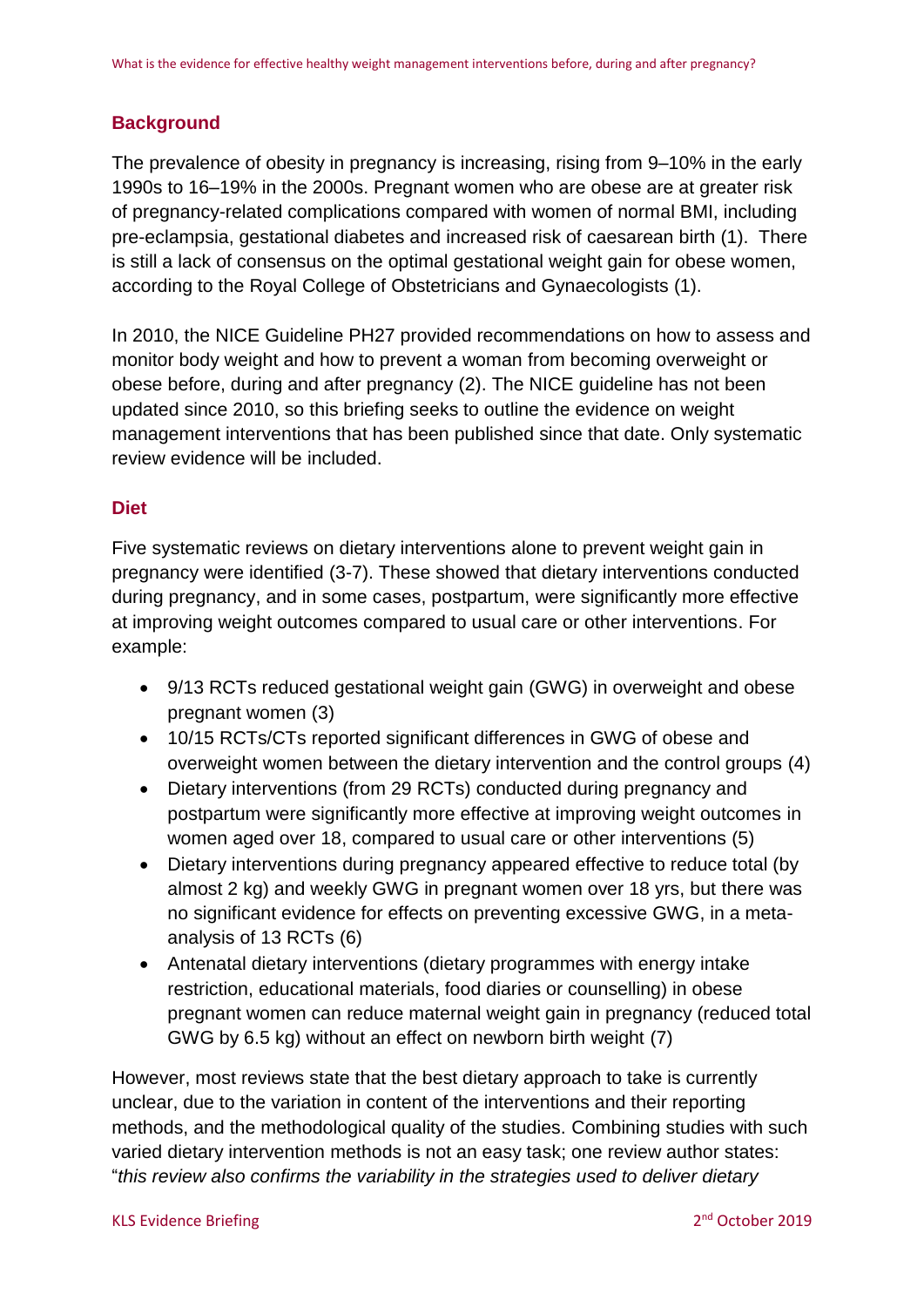*interventions in studies aiming to limit GWG…..and, hence, the difficulty of summarizing the components of effective dietary intervention"* [\(4\)](#page-11-3) p1736. This is reiterated in a meta-analysis where the authors state that "*comparing GWG can be problematic as there is no common standard for calculations*" [\(6\)](#page-11-5).

Another concludes that: "*This lack of consensus* [in content, delivery, and assessment methods] *limits the ability to develop clinical guidelines and apply the evidence in clinical practice*" [\(3\)](#page-11-2).

Two systematic reviews showed that dietary interventions could prevent poor maternal and child outcomes:

- A meta-analysis (of 28 RCTs) to determine the effect of dietary intervention before or during pregnancy on pregnancy outcomes, showed that dietary counselling during pregnancy reduced maternal blood pressure but not hypertensive disorders, and dietary interventions focused on modifying macronutrient intakes during pregnancy reduced the incidence of preterm delivery [\(8\)](#page-11-7)
- A good maternal diet quality in general, and the adherence to the Mediterranean diet in particular, are associated with a reduced occurrence of some negative outcomes in babies – although 28/29 of the included studies in this review were observational [\(9\)](#page-11-8).

#### **Exercise/Physical activity**

Twelve systematic reviews involving physical activity interventions in weight management for pregnant women were identified. There were a variety of outcomes demonstrated.

- No increase in GWG [\(10\)](#page-11-9)
- No reduction in GWG [\(11\)](#page-11-10)
	- o Only 38% of exercise interventions achieved statistically significant reductions in GWG in a review looking at exercise dose and reductions in weight gain during pregnancy [\(11\)](#page-11-10)
- Reduced GWG [\(12-19\)](#page-11-11)
	- o Moderate quality evidence indicated that exercise-only interventions reduced GWG and post-partum weight retention (PPWR) by about 1.0 kg, and decreased the odds of excessive GWG by 32% - to achieve at least a 25% reduction in the odds of excessive GWG, pregnant women need to do at least 105 min/week of moderate-intensity exercise (e.g. brisk walking, water aerobics, stationary cycling or resistance training)  $(14)$
	- o A meta-analysis showed that physical activity can reduce maternal GWG for pregnant women, especially for those with exercise frequency of 3 times per week and duration of 30-45 minutes [\(16\)](#page-12-1)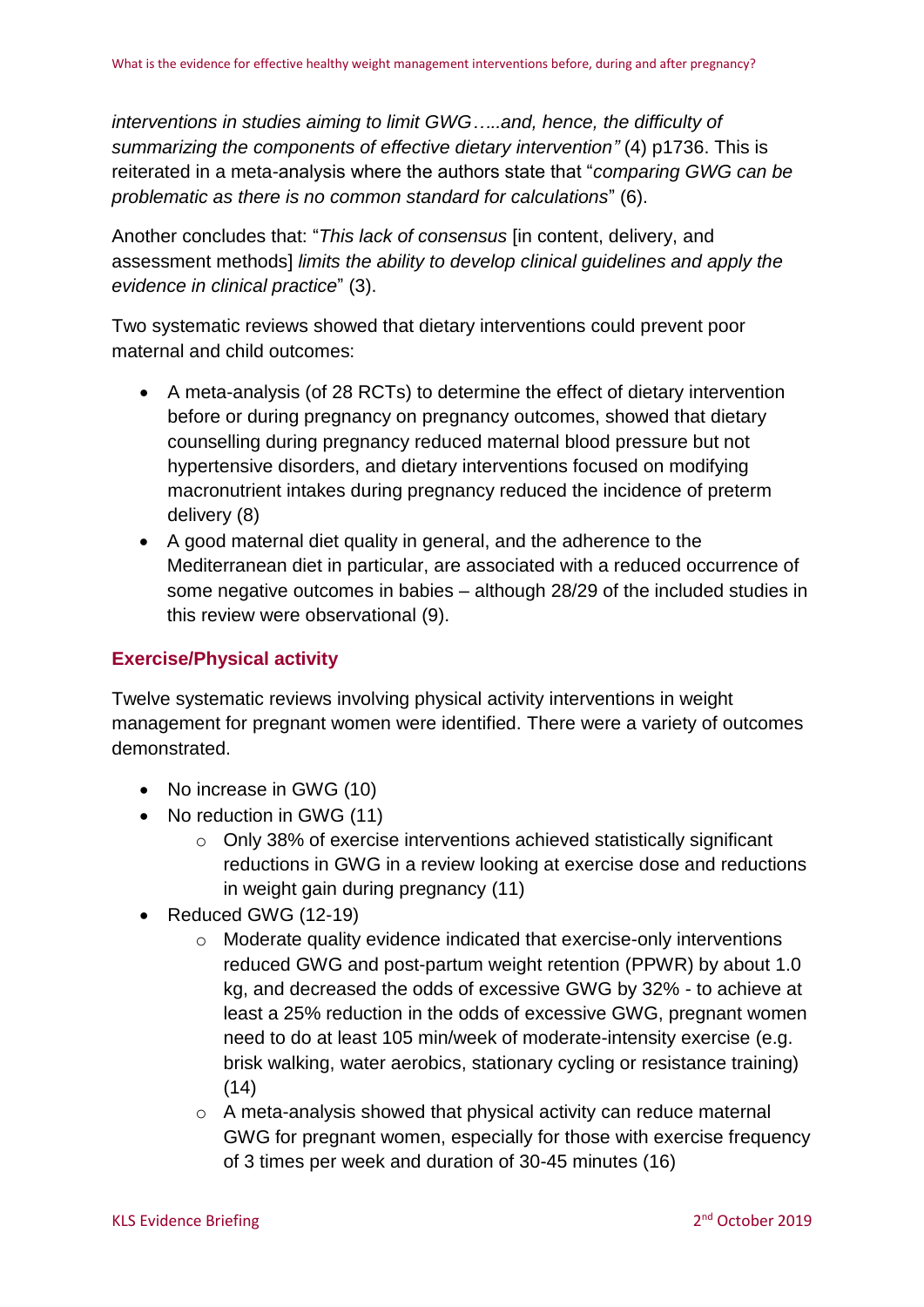- Reduced postpartum weight [\(14,](#page-12-0) [20\)](#page-12-2)
	- o The most effective interventions in reducing weight in postpartum women were exercise programs with objectively defined goals, such as the use of heart rate monitors or pedometer and exercise combined with intensive dietary intervention [\(20\)](#page-12-2)
- No increase in postpartum weight loss [\(13\)](#page-11-12)
- No difference in birthweight [\(10\)](#page-11-9)
- No increase in risk of small for gestational age [\(10\)](#page-11-9)
- No increase in low birth weight [\(10\)](#page-11-9)
- No increase in risk of preterm birth [\(21\)](#page-12-3)
- Increased vaginal delivery [\(21\)](#page-12-3)
- Lower risk of caesarean delivery [\(17,](#page-12-4) [21\)](#page-12-3)
- Less gestational diabetes [\(15,](#page-12-5) [21\)](#page-12-3)
- Less hypertensive disorders [\(21\)](#page-12-3)
- Increased self-efficacy [\(12\)](#page-11-11)
- Alleviation of pregnancy pain [\(12\)](#page-11-11)

Vigorous intensity exercise during the third trimester appeared not to compromise birth outcomes for most low-risk pregnancies [\(10\)](#page-11-9).

As with the dietary intervention reviews, there is a lot of heterogeneity between physical activity interventions and in the methods used for data collection. One publication states: "*our review revealed rather inconsistent findings among the included studies…… While one cannot rule out the possibility of the heterogeneity of the nature of the interventions reported in the included studies as a cause for such inconsistencies in findings, it is possible that the variations in methodologies used in data collection among the studies could also be one of the contributing factors*" [\(12\)](#page-11-11) p35.

A review looking at the relationship between exercise dose and weight management, found that an exercise dose that enables women to control their weight during pregnancy is still unknown, due to the high level of heterogeneity across the studies. The authors conclude that: "*the continuous use of poor measurements of gestational weight gain, changes in body composition and exercise dose will likely perpetuate the production of null findings found in exercise interventions among pregnant women*" p334 [\(11\)](#page-11-10).

Another review concludes that it is difficult to recommend the most appropriate or effective exercise programme for either pregnant or postpartum women, due to inconsistencies in the research design of the studies analysed, but it is likely that for pregnant women the intervention should include aerobic, toning and strengthening exercises [\(13\)](#page-11-12).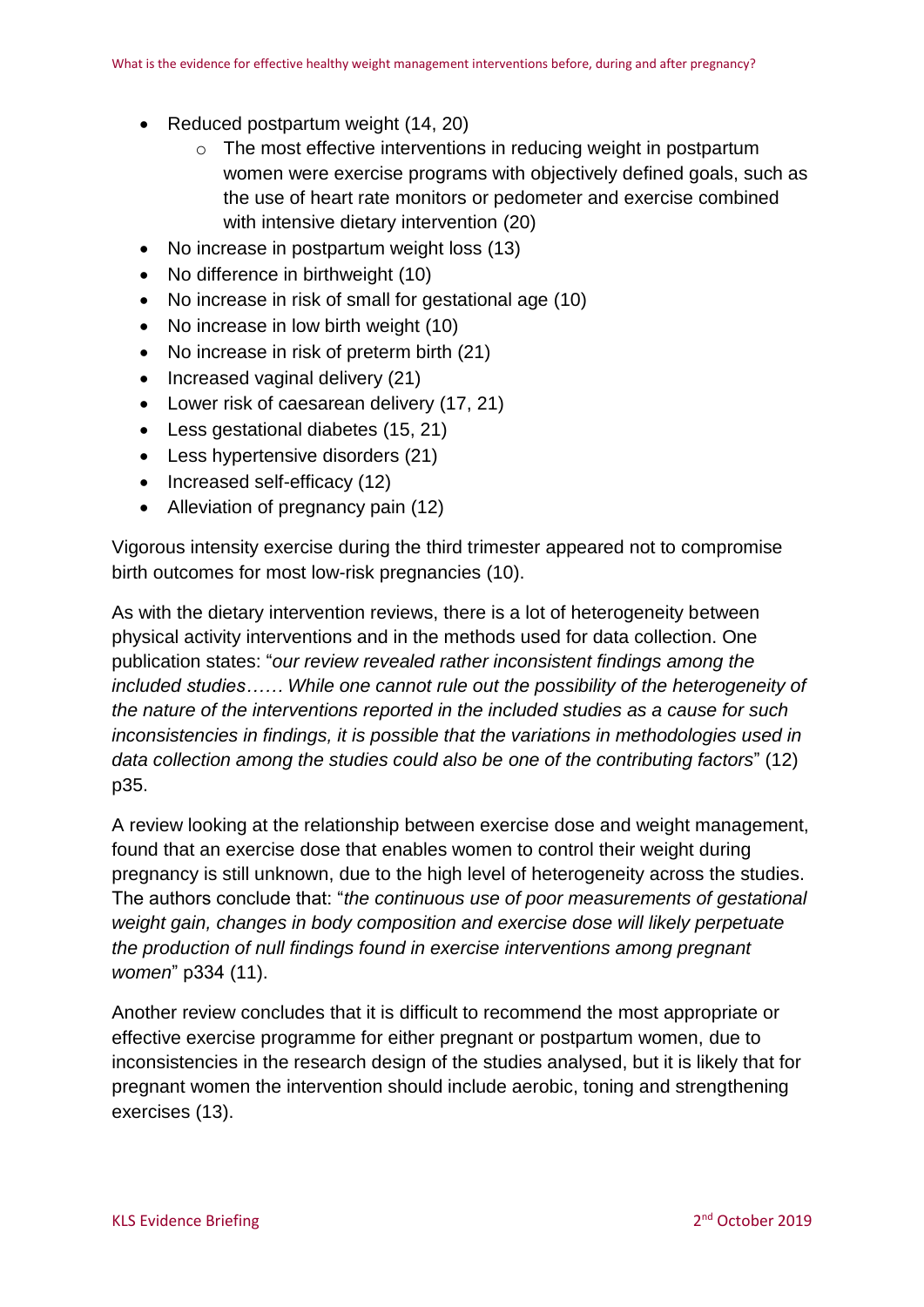# **Combined interventions (including diet, exercise, advice, monitoring)**

Eleven systematic reviews looking at combined diet/nutrition, exercise, advice, counselling and monitoring interventions for pregnant women were identified, and demonstrated mixed outcomes. Reviews showed that these interventions:

- reduced GWG [\(22-30\)](#page-12-6)
- reduced caesarean births [\(22,](#page-12-6) [25,](#page-12-7) [26,](#page-12-8) [29,](#page-13-0) [31\)](#page-13-1)
- led to postpartum weight loss [\(32\)](#page-13-2).
- had no effect on birth outcomes [\(22,](#page-12-6) [31\)](#page-13-1).
- reduced the risk of GDM [\(22,](#page-12-6) [27\)](#page-13-3).
- had no effect on pregnancy-related outcomes [\(22\)](#page-12-6)
- reduced the risk of large for gestational births [\(23,](#page-12-9) [25,](#page-12-7) [33\)](#page-13-4)
- had no increased risk of small for gestational age [\(27,](#page-13-3) [33\)](#page-13-4)
- reduced maternal hypertension [\(25,](#page-12-7) [27,](#page-13-3) [29\)](#page-13-0)
- reduced newborn breathing difficulties [\(25,](#page-12-7) [29\)](#page-13-0)
- reduced the risk of pre-eclampsia [\(27\)](#page-13-3)
- reduced preterm birth [\(27\)](#page-13-3).
- reduced intrauterine death [\(27\)](#page-13-3)
- reduced infant birthweight [\(33\)](#page-13-4)
- reduced the risk of macrosomia [\(33\)](#page-13-4)

One review concluded that "*there is no optimal duration, frequency, intensity, delivery method, or diet for interventions aiming to prevent excessive GWG, making it impossible to definitively describe a tool box of 'best bets' that can be applied directly into practice settings*" p10 [\(24\)](#page-12-10).

Multi-component approaches including a balanced diet with low glycaemic load and light to moderate intensity physical activity, 30–60min per day, 3–5 days per week, could be introduced from the first trimester of pregnancy and maintained during the postpartum period [\(29\)](#page-13-0).

One review that found that lifestyle interventions for pregnant women reduced GWG but had no effect on preeclampsia, gestational diabetes, caesarean delivery or birth weight, suggested that body composition or body fat may be the most appropriate outcome metric, rather than maternal weight [\(30\)](#page-13-5).

Several reviews did find that diet/nutrition-only interventions were *more* effective for GWG when compared with exercise or combined approaches [\(24,](#page-12-10) [34\)](#page-13-6).

#### **Antenatal care**

Weighing as a stand-alone intervention is not worse nor better at reducing excessive gestational weight gain than routine antenatal care [\(35\)](#page-13-7).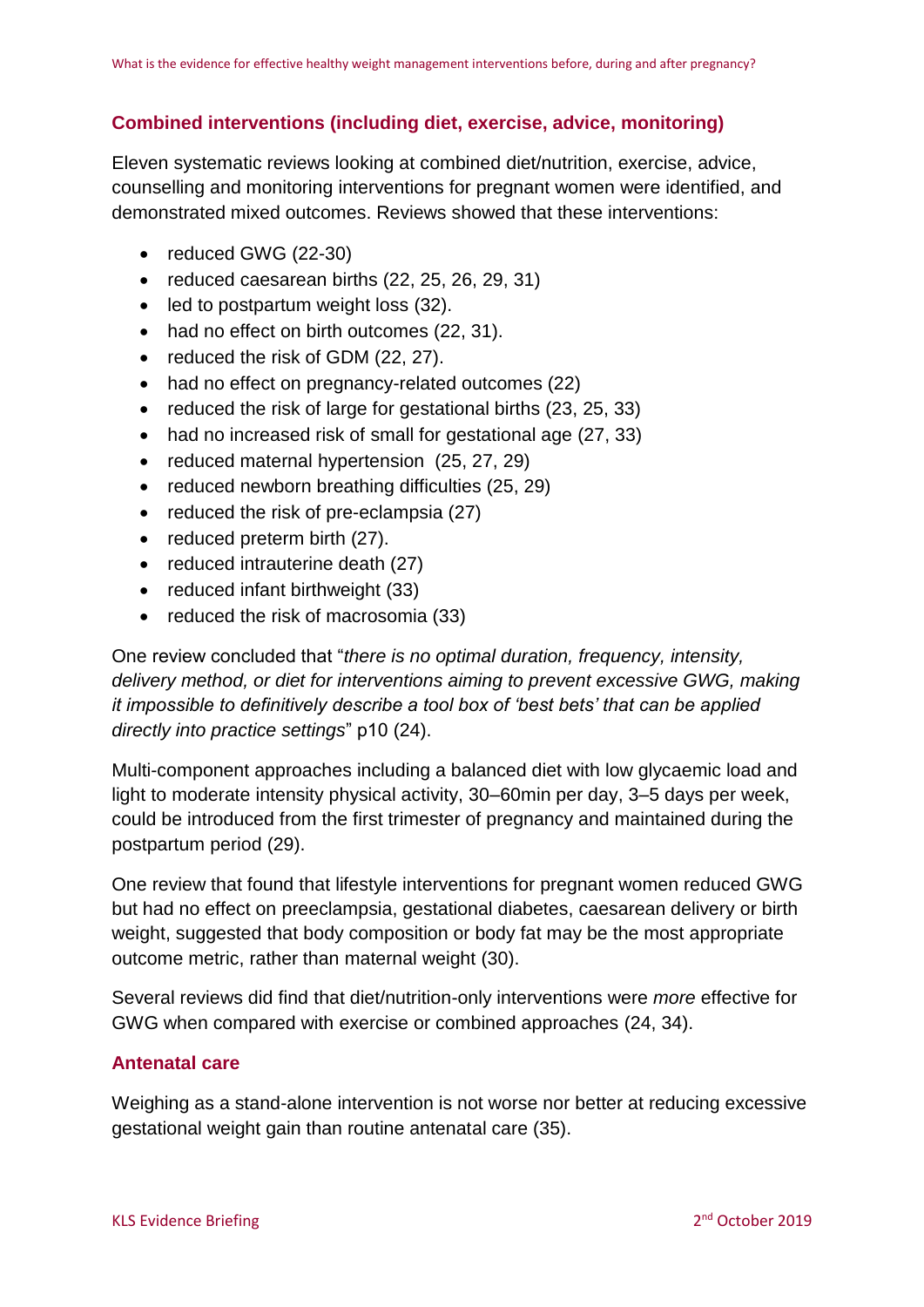GWG for women in group prenatal care had inconsistent findings, but overall there were no differences in GWG outcomes in group compared to traditional prenatal care [\(36\)](#page-13-8).

#### **Behavioural change techniques**

Interventions designed to reduce excessive GWG that target single behaviours (i.e. a change in diet or change in physical activity NOT both combined) were found to reduce the incidence of GDM – the authors stated that changing behavioural habits of both physical activity and diet simultaneously may simply be too difficult when being pregnant [\(37\)](#page-13-9).

A 2011 review concluded that there was a lack of sufficient evidence to conclude that behavioural interventions are effective in reducing GWG, but no evidence to suggest there are any adverse effects [\(38\)](#page-13-10). The lack of effect may reflect the failure of the interventions to address some of the barriers to healthy weight gain identified in the qualitative studies.

Behavioural interventions in pregnancy may be effective in reducing GWG in obese women, but not overweight or morbidly obese women [\(39\)](#page-14-0). Behavioural interventions had no effect on postpartum weight loss or retention, gestation week of delivery and infant birth weight in overweight, obese and morbidly obese women. The techniques that were most commonly used in the successful interventions involved physical activity and diet counselling by a dietician, physician or a midwife supplemented by motivational talks on weight management, feedback on the progress of participants and weight monitoring during pregnancy [\(39\)](#page-14-0).

Other effective interventions designed to limit gestational weight gain included the behaviour change techniques of providing information on the consequences of behaviour to the individual woman, providing rewards contingent on successful behaviour, prompt self-monitoring of behaviour and motivational interviewing – but none of these behaviour change techniques were present in the dietary or physical activity interventions [\(40\)](#page-14-1).

When primary care providers (PCPs) counsel nutrition and physical activity, obese and overweight pregnant women had greater success meeting GWG targets and may be more motivated to modify their behaviour than with other modes of intervention deliveries [\(41\)](#page-14-2).

#### **Postpartum**

Combined postpartum nutrition and exercise interventions can achieve weight loss, but evidence is limited; there was an overall low strength of evidence for postpartum interventions on weight loss [\(42\)](#page-14-3).

Lifestyle interventions during pregnancy were shown to have the potential to reduce long‐term postpartum weight retention [\(43\)](#page-14-4).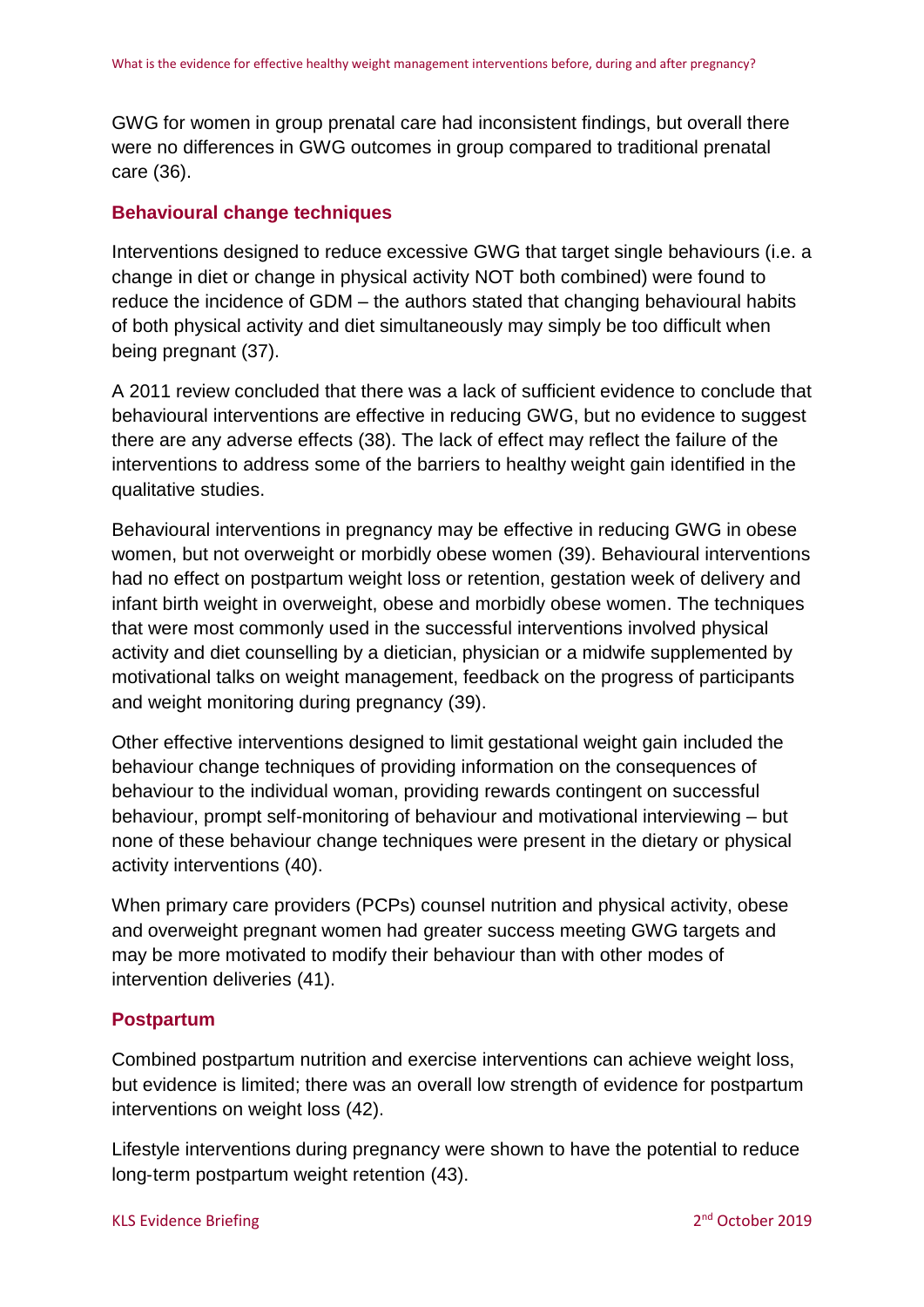Interventions which started during the postpartum period were effective in reducing postpartum weight, but due to the small number of trials, no conclusion could be drawn about the effect of interventions which start during pregnancy [\(44\)](#page-14-5).

Interventions that use diet-and-exercise approaches, use self-monitoring, and have a shorter duration (6 months or less) resulted in significantly greater weight loss in postpartum women - the combination of diet and exercise resulted in twice as much weight loss as that achieved through exercise alone [\(45\)](#page-14-6).

Health professional support and combined diet and physical activity were shown to be the core interventional elements for implementation of postpartum weight management [\(46\)](#page-14-7).

A dietary and/or physical activity intervention in the postpartum period was associated with modest weight loss after birth, which appeared to be maintained at 12 months postpartum, and to be of greater magnitude following a combined dietary and lifestyle intervention [\(47\)](#page-14-8).

#### **Education**

Theory-based education and educational models such as theories of self-regulation, self-efficacy, and social support, and health belief models played an effective role in controlling gestational weight and changing lifestyle and pregnant women's behaviours [\(48\)](#page-14-9).

Pregnant women with lower educational attainment are at an increased risk of both excessive and inadequate weight gain [\(49\)](#page-14-10). "*Given that dietary interventions do not widen health inequalities, are successful in promoting appropriate weight gain, and are acceptable, healthcare professionals should consider implementing nutritionbased interventions as part of baseline maternity care packages for all pregnant women*" p9 [\(49\)](#page-14-10).

#### **Ehealth/ Technology-supported interventions**

Exposure to eHealth technology was associated with a non-significant benefit for weight management during pregnancy, and a statistically and clinically significant weight reduction in the postpartum period [\(50\)](#page-14-11). The eHealth interventions that were effective in minimising excessive weight gain during pregnancy comprised multiple components, including individualised text messaging and the use of social media.

Technology-supported lifestyle interventions including telemonitoring and coaching can optimise GWG and postpartum weight retention, although not all results were significant [\(51\)](#page-15-0).

Phone-based interventions (e.g. SMS and phone call) can help pregnant women control GWG by providing guidance, reminders and educational materials [\(52\)](#page-15-1).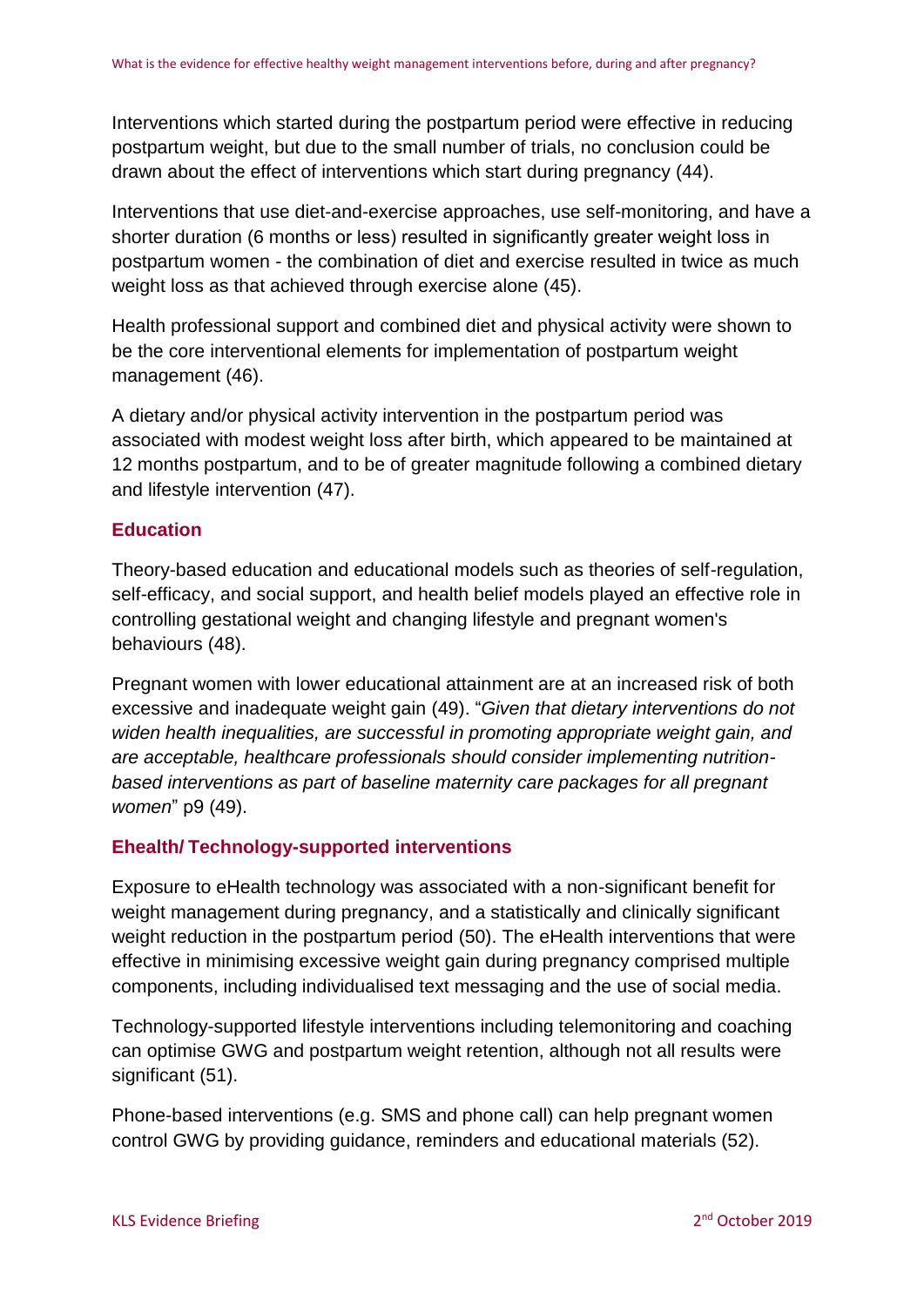#### **Preconception care**

A Cochrane review in 2015 found no randomised controlled trials that evaluated the effectiveness of preconception health programs and interventions for improving pregnancy outcomes for women who are overweight or obese [\(53\)](#page-15-2).

A review looking at dietary and physical activity counselling at the pre-conceptual stage showed reduced GWG, but this was based on a single study [\(39\)](#page-14-0).

### **Health Professionals**

The current focus of maternal obesity and weight management research is targeted towards changing pregnant women's behaviours and does not address the multiple healthcare professionals' barriers to maternal obesity and weight management practice [\(54\)](#page-15-3).

The theoretical domains of 'knowledge', 'beliefs about consequences' and 'environmental context and resources' are the most frequently identified determinants of healthcare professionals' behaviours in relation to maternal obesity and weight management - there were more barriers to behaviours than facilitators, especially in relation to communicating weight status and providing weight management advice and support [\(55\)](#page-15-4).

#### **Qualitative**

Women require sensitively delivered advice that accounts for their personal attitude towards their weight and its management – this may mean focusing more on healthy lifestyle advice than on weight, or more detailed advice on weight management [\(56\)](#page-15-5). Poor communication skills by some health professionals may act as a barrier for uptake of advice.

#### **Evidence gaps**

Weight management in the pre-conception period

• *"There is a lack of appropriately designed, high-quality studies on weight management in pre-conceptual women*" p14 [\(39\)](#page-14-0)

Supporting health professionals to overcome their barriers to practice

- *"It is clear that interventions are urgently required to facilitate the implementation of international maternal obesity and weight management guidelines"* p4 [\(54\)](#page-15-3)
- "*Further research is needed to explore effective implementations of primarycare-provider delivered interventions during routine prenatal care*" [\(41\)](#page-14-2)

Postpartum weight loss and retention

• "*The longer-term effects on sustained behavioural change and on subsequent pregnancy and birth outcomes are still unknown*" p653 [\(47\)](#page-14-8)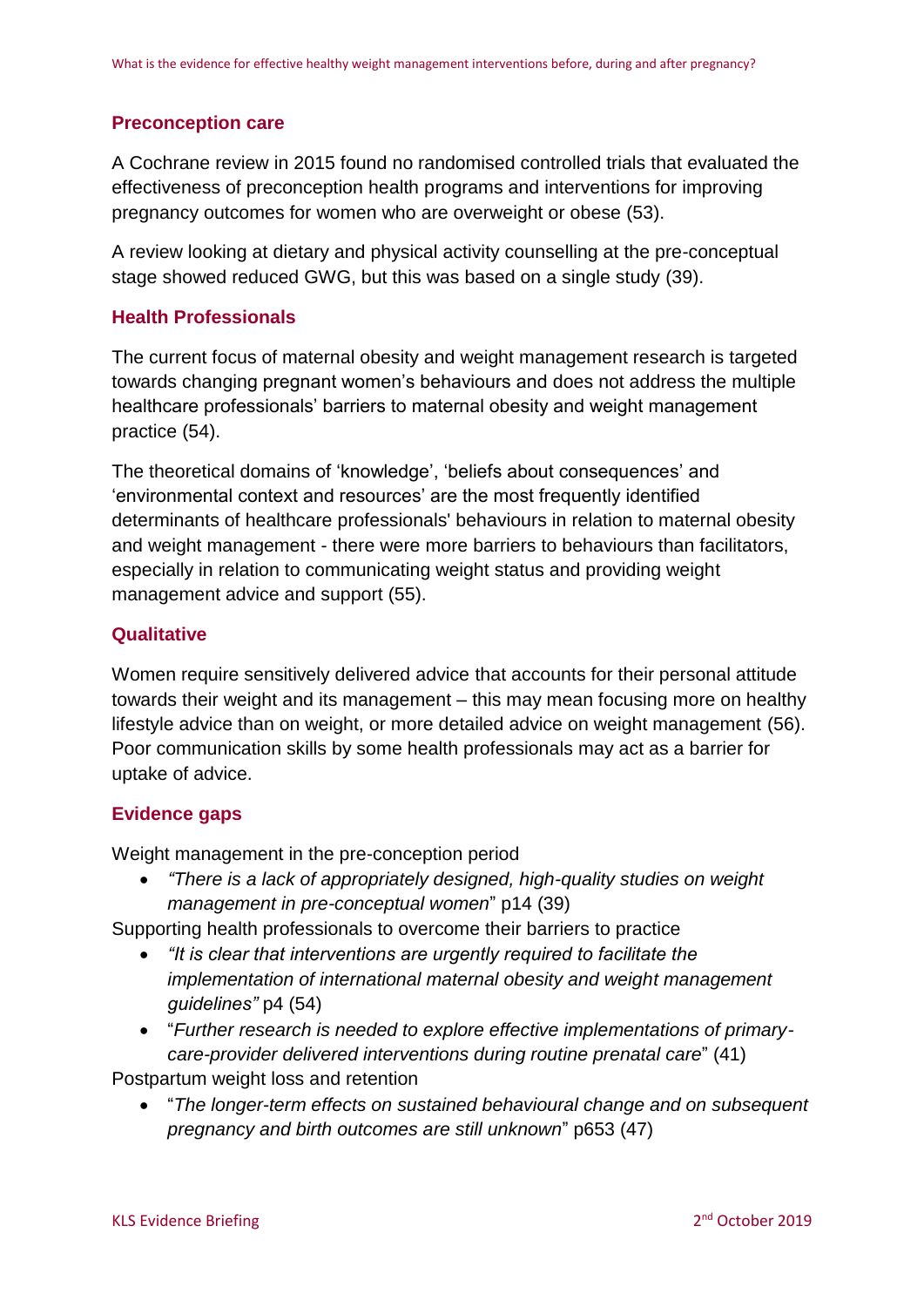• "*Larger trials utilising comparative methodologies in the pregnancy and postpartum periods are required to inform the development of targeted strategies preventing PPWR or reducing postpartum weight*" p1 [\(57\)](#page-15-6)

Investigating body composition and fat mass of mothers

• *"....it would be prudent to carefully investigate how such* [lifestyle] *interventions impact dietary content and affect body composition, particularly fat mass of mothers and children*" p10 [\(30\)](#page-13-5)

The optimal components and delivery methods of the diet and physical activity interventions

- "*Quantifying dietary intakes before, during and after an intervention would provide an important measure of compliance with the dietary intervention regime*" [\(8\)](#page-11-7)
- *"In future research it would be crucial to tailor the duration and contents of dietary interventions more consistently"* p1735 [\(4\)](#page-11-3)
- *….it is strongly recommended that future researchers allocate their resources to designing a large randomized controlled trial consisting of varying exercise doses in pregnant women to identify an effective exercise dose"* p334 [\(11\)](#page-11-10)

Women who are already overweight or obese pre-pregnancy

- For example, in 2013, a Cochrane review found no randomised controlled trials designed for obese pregnant women to lose weight [\(58\)](#page-15-7)
- "*Based on analysis, pre-pregnancy BMI is a better predictor of GWG than the type of intervention program studied*" e118 [\(34\)](#page-13-6)

Smartphone applications for GWG

• *"…..there is no evidence about the impact of smartphone applications on GWG control, further investigations are required to evaluate the impact of these interventions on controlling GWG and other gestational outcomes"* p13 [\(52\)](#page-15-1)

High intensity exercise in pregnancy

• "*Further research is needed on the effects of vigorous intensity exercise in the first and second trimester, and of exercise intensity exceeding 90% of maximum heart rate*" p1 [\(10\)](#page-11-9)

There is also a need for additional research that conforms to methodological quality standards and bias prevention, to accurately determine the efficacy of exercise and diet interventions for weight management in pregnant women [\(13\)](#page-11-12).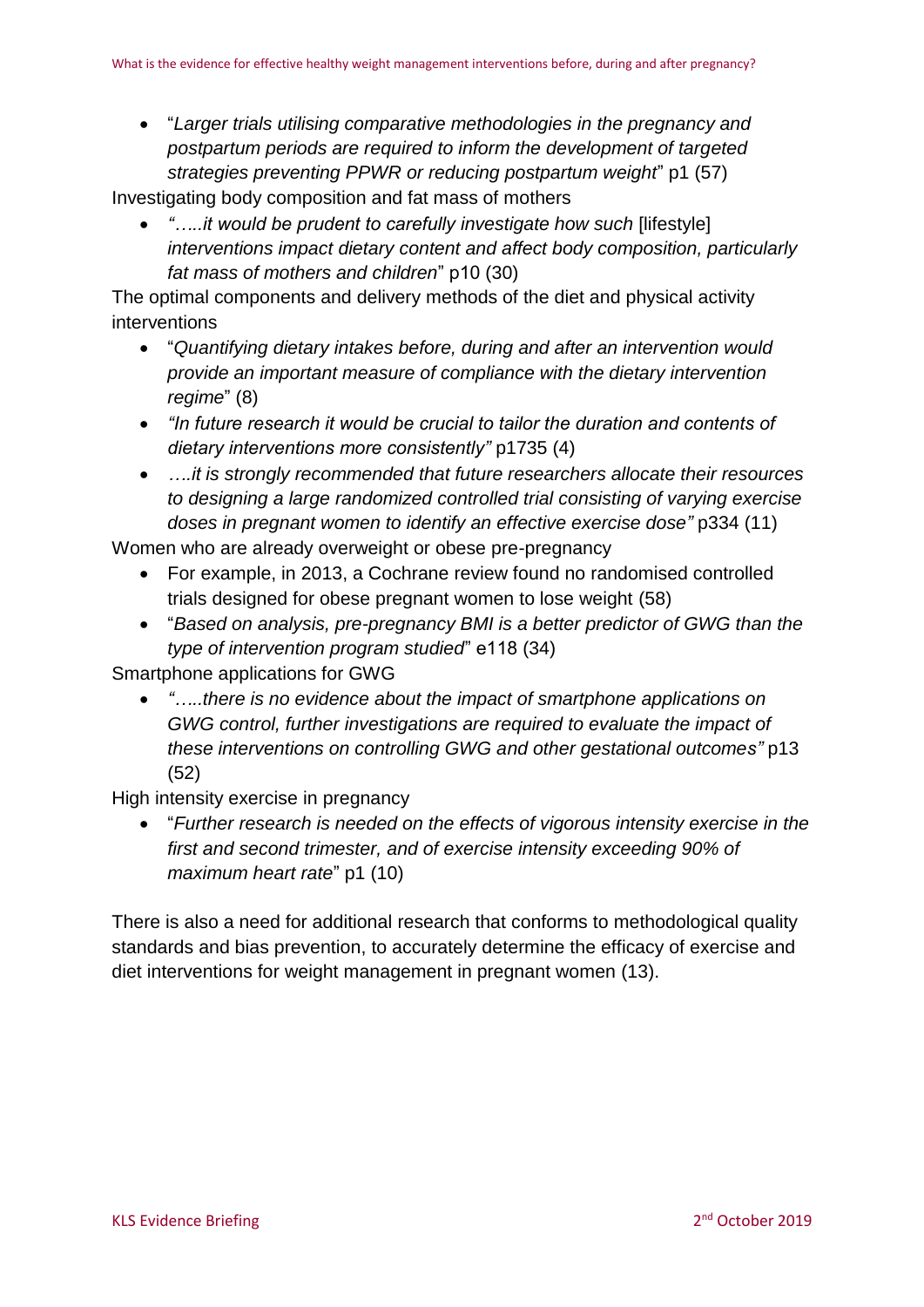#### **Ovid Medline**

#### 1. pregnan\*.tw,kw.

- 2. (pre-pregnancy or prepregnancy).tw,kw.
- 3. (post-partum or postpartum).tw,kw.
- 4. (pre-conception or preconception).tw,kw.
- 5. (pre-natal or prenatal).tw,kw.
- 6. \*Pregnancy/
- 7. Postpartum Period/
- 8. \*Pregnant Women/
- 9. 1 or 2 or 3 or 4 or 5 or 6 or 7 or 8
- 10. ((weight adj2 los\*) or (weight adj2 gain\*) or (weight adj2 chang\*)).tw,kw.
- 11. (obesity or obese).tw,kw.
- 12. body mass index.tw,kw.
- 13. \*Overweight/
- 14. \*Weight Gain/
- 15. \*Obesity/
- 16. Body Weight/
- 17. \*Body Mass Index/
- 18. 10 or 11 or 12 or 13 or 14 or 15 or 16 or 17
- 19. 9 and 18
- 20. limit 19 to yr="2009 2019"
- 21. limit 20 to "reviews (best balance of sensitivity and specificity)"

### **Example search strategy Inclusion/exclusion criteria**

#### **Inclusion criteria**

- Systematic review
- Weight management intervention, including diet, physical activity, counselling and combinations
- Healthy weight, overweight or obese pregnant/postpartum/pre-conceptual women
- Outcomes of weight gain or weight loss, and/or pregnancy- and infant-related health

# **Exclusion criteria**

- Conference abstract or protocol
- Not in English language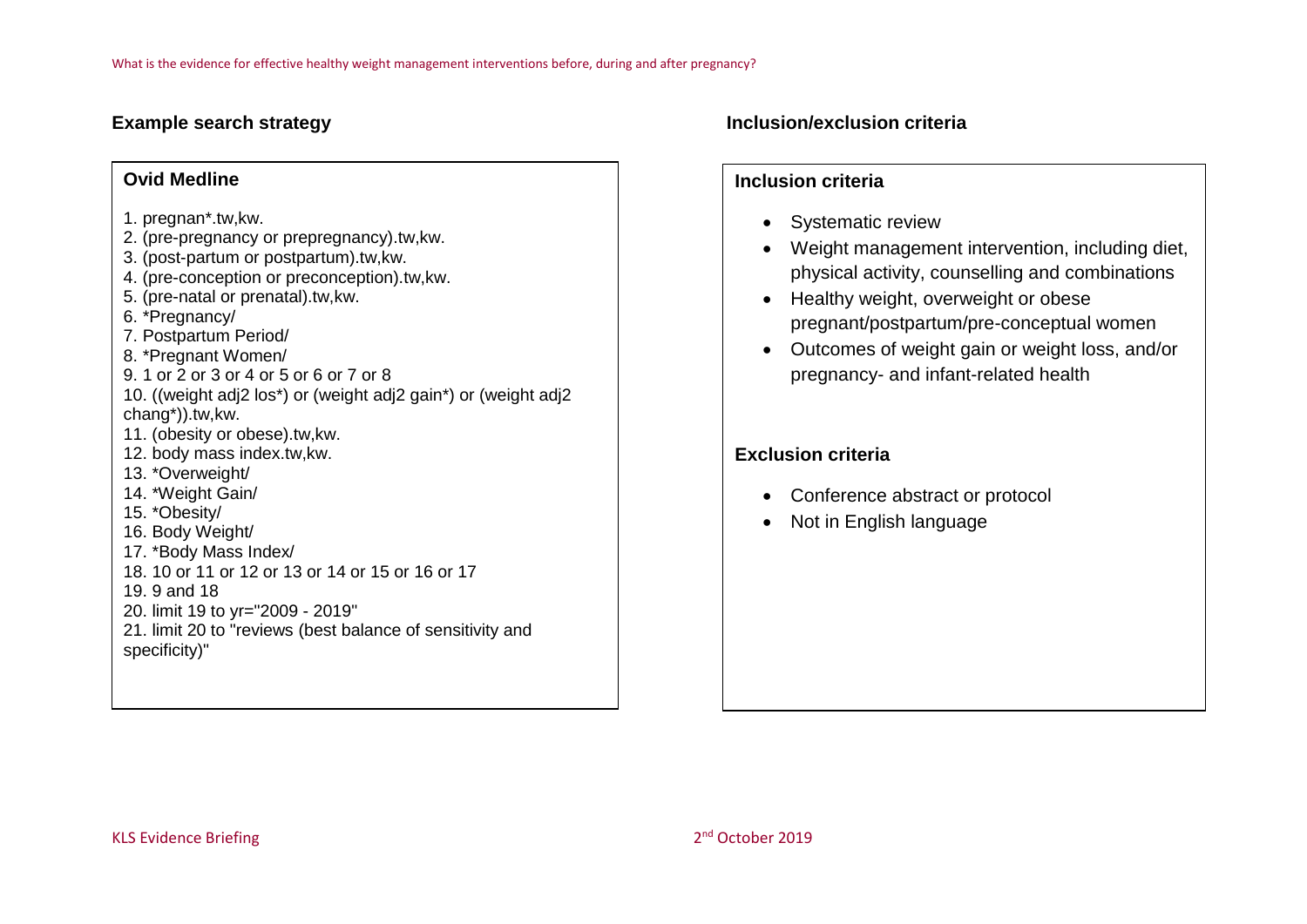## **References**

<span id="page-11-0"></span>1. Denison F, Aedla N, Keag O, Hor K, Reynolds R, Milne A, et al. 2018. **Care of Women with Obesity in Pregnancy. Green-top Guideline No. 72.** [Available: [https://obgyn.onlinelibrary.wiley.com/doi/epdf/10.1111/1471-0528.15386\]](https://obgyn.onlinelibrary.wiley.com/doi/epdf/10.1111/1471-0528.15386).

<span id="page-11-1"></span>2. National Institute for Health and Care Excellence (NICE) 2010. **Weight management before, during and after pregnancy : guidance (PH27)**. [Available: [https://www.nice.org.uk/guidance/ph27\]](https://www.nice.org.uk/guidance/ph27).

<span id="page-11-2"></span>3. Flynn AC, Dalrymple K, Barr S, Poston L, Goff LM, Rogozinska E, et al. 2016. **Dietary interventions in overweight and obese pregnant women: a systematic review of the content, delivery, and outcomes of randomized controlled trials**. Nutr Rev 74(5) 312-28. [Available: [https://www.ncbi.nlm.nih.gov/pubmed/27083868\]](https://www.ncbi.nlm.nih.gov/pubmed/27083868).

<span id="page-11-3"></span>4. Lamminpaa R, Vehvilainen-Julkunen K, Schwab U 2018. **A systematic review of dietary interventions for gestational weight gain and gestational diabetes in overweight and obese pregnant women**. Eur J Nutr 57(5) 1721-36. [Available: [https://www.ncbi.nlm.nih.gov/pmc/articles/PMC6060815/pdf/394\\_2017\\_Article\\_1567.pdf\]](https://www.ncbi.nlm.nih.gov/pmc/articles/PMC6060815/pdf/394_2017_Article_1567.pdf).

<span id="page-11-4"></span>5. Vincze L, Rollo M, Hutchesson M, Hauck Y, MacDonald-Wicks L, Wood L, et al. 2019. **Interventions including a nutrition component aimed at managing gestational weight gain or postpartum weight retention: a systematic review and meta-analysis**. JBI Database System Rev Implement Rep 17(3) 297-364. [Available:

[https://www.ncbi.nlm.nih.gov/pubmed/30870329\]](https://www.ncbi.nlm.nih.gov/pubmed/30870329).

<span id="page-11-5"></span>6. Tanentsapf I, Heitmann B, Adegboye A 2011. **Systematic review of clinical trials on dietary interventions to prevent excessive weight gain during pregnancy among normal weight, overweight and obese women**. BioMed Central [Available:

[https://bmcpregnancychildbirth.biomedcentral.com/articles/10.1186/1471-2393-11-81\]](https://bmcpregnancychildbirth.biomedcentral.com/articles/10.1186/1471-2393-11-81).

<span id="page-11-6"></span>7. Quinlivan JA, Julania S, Lam L 2011. **Antenatal dietary interventions in obese pregnant women to restrict gestational weight gain to Institute of Medicine recommendations: a meta-analysis**. Obstetrics and gynecology 118(6) 1395-401. [Available:

[https://journals.lww.com/greenjournal/Abstract/2011/12000/Antenatal\\_Dietary\\_Interventions\\_](https://journals.lww.com/greenjournal/Abstract/2011/12000/Antenatal_Dietary_Interventions_in_Obese_Pregnant.26.aspx) in Obese Pregnant.26.aspxl.

<span id="page-11-7"></span>8. Gresham E, Bisquera A, Byles JE, Hure AJ 2016. **Effects of dietary interventions on pregnancy outcomes: a systematic review and meta-analysis**. Matern Child Nutr 12(1) 5-23. [Available: [https://onlinelibrary.wiley.com/doi/full/10.1111/mcn.12142\]](https://onlinelibrary.wiley.com/doi/full/10.1111/mcn.12142).

<span id="page-11-8"></span>9. Biagi C, Di Nunzio M, Bordoni A, Gori D, Lanari M 2019. **Effect of adherence to mediterranean diet during pregnancy on children's health: A systematic review**. Nutrients 11 (5) (no pagination)(997) [Available: [https://www.mdpi.com/2072-](https://www.mdpi.com/2072-6643/11/5/997/pdf) [6643/11/5/997/pdf\]](https://www.mdpi.com/2072-6643/11/5/997/pdf).

<span id="page-11-9"></span>10. Beetham KS, Giles C, Noetel M, Clifton V, Jones JC, Naughton G 2019. **The effects of vigorous intensity exercise in the third trimester of pregnancy: a systematic review and meta-analysis**. BMC Pregnancy Childbirth 19(1) 281. [Available:

[https://bmcpregnancychildbirth.biomedcentral.com/track/pdf/10.1186/s12884-019-2441-1\]](https://bmcpregnancychildbirth.biomedcentral.com/track/pdf/10.1186/s12884-019-2441-1). 11. McDonald SM, Liu J, Wilcox S, Lau EY, Archer E 2016. **Does dose matter in** 

<span id="page-11-10"></span>**reducing gestational weight gain in exercise interventions? A systematic review of literature**. J Sci Med Sport 19(4) 323-35. [Available: [https://www.jsams.org/article/S1440-](https://www.jsams.org/article/S1440-2440(15)00059-6/pdf) [2440\(15\)00059-6/pdf\]](https://www.jsams.org/article/S1440-2440(15)00059-6/pdf).

<span id="page-11-11"></span>12. Chan CWH, Au Yeung E, Law BMH 2019. **Effectiveness of Physical Activity Interventions on Pregnancy-Related Outcomes among Pregnant Women: A Systematic Review.** Int J Environ Res Public Health 16(10) 23. [Available: [https://res.mdpi.com/d\\_attachment/ijerph/ijerph-16-01840/article\\_deploy/ijerph-16-01840](https://res.mdpi.com/d_attachment/ijerph/ijerph-16-01840/article_deploy/ijerph-16-01840-v2.pdf) [v2.pdf\]](https://res.mdpi.com/d_attachment/ijerph/ijerph-16-01840/article_deploy/ijerph-16-01840-v2.pdf).

<span id="page-11-12"></span>13. Elliott-Sale KJ, Barnett CT, Sale C 2015. **Exercise interventions for weight management during pregnancy and up to 1 year postpartum among normal weight, overweight and obese women: a systematic review and meta-analysis**. BJSM online 49(20) 1336-42. [Available: [https://bjsm.bmj.com/content/bjsports/49/20/1336.full.pdf\]](https://bjsm.bmj.com/content/bjsports/49/20/1336.full.pdf).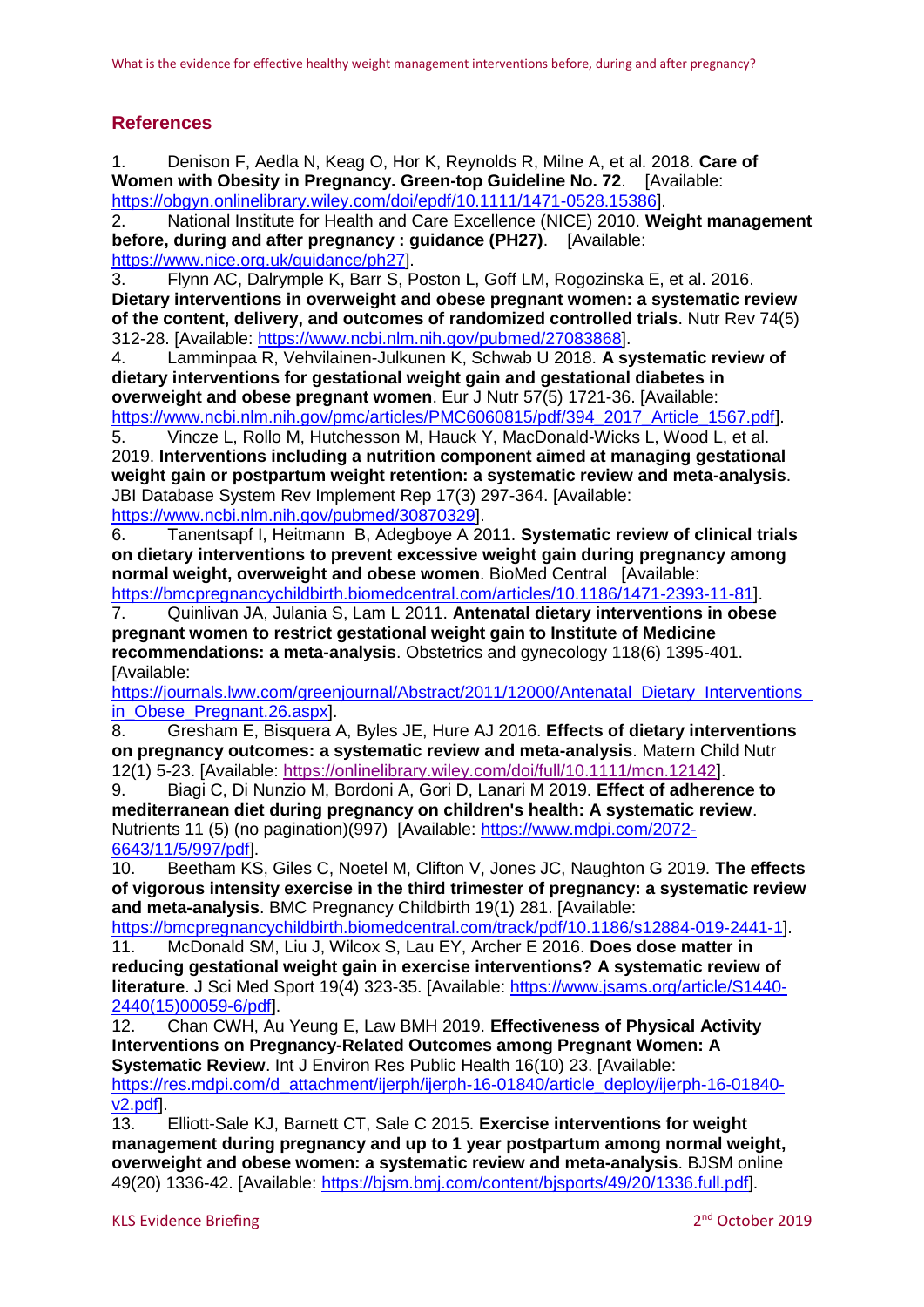<span id="page-12-0"></span>14. Ruchat SM, Mottola MF, Skow RJ, Nagpal TS, Meah VL, James M, et al. 2018. **Effectiveness of exercise interventions in the prevention of excessive gestational weight gain and postpartum weight retention: a systematic review and meta-analysis**. BJSM online 52(21) 1347-56. [Available:

[https://bjsm.bmj.com/content/bjsports/52/21/1347.full.pdf\]](https://bjsm.bmj.com/content/bjsports/52/21/1347.full.pdf).

<span id="page-12-5"></span>15. Sanabria-Martinez G, Garcia-Hermoso A, Poyatos-Leon R, Alvarez-Bueno C, Sanchez-Lopez M, Martinez-Vizcaino V 2015. **Effectiveness of physical activity interventions on preventing gestational diabetes mellitus and excessive maternal weight gain: a meta-analysis**. Bjog 122(9) 1167-74. [Available:

[https://obgyn.onlinelibrary.wiley.com/doi/full/10.1111/1471-0528.13429\]](https://obgyn.onlinelibrary.wiley.com/doi/full/10.1111/1471-0528.13429).

<span id="page-12-1"></span>16. Wang J, Wen D, Liu X, Liu Y 2019. **Impact of exercise on maternal gestational weight gain: An updated meta-analysis of randomized controlled trials**. Medicine (Baltimore) 98(27) e16199. [Available:

[https://www.ncbi.nlm.nih.gov/pmc/articles/PMC6635273/pdf/medi-98-e16199.pdf\]](https://www.ncbi.nlm.nih.gov/pmc/articles/PMC6635273/pdf/medi-98-e16199.pdf).

<span id="page-12-4"></span>17. Jorge C, Santos-Rocha R, Bento T 2015. **Can group exercise programs improve health outcomes in pregnant women? A systematic review**. Current Women's Health Reviews 11(1) 75-87. [Available:

[https://pdfs.semanticscholar.org/198a/4df3a2ae899babf081751bf497030b2962e7.pdf\]](https://pdfs.semanticscholar.org/198a/4df3a2ae899babf081751bf497030b2962e7.pdf).

18. Bernabe R, Franco E, Medina TP, Barakat R 2018. **Physical exercise during pregnancy and its influence on maternal weight gain**. Progresos de Obstetricia y Ginecologia 61(3) 283-96. [Available: [https://sego.es/documentos/progresos/v61-](https://sego.es/documentos/progresos/v61-2018/n3/15%20RS%20ing%20el%20ejercicio%20f%C3%ADsico%20durante%20el%20embarazo%20y%20su%20influencia%20en%20la%20ganancia%20de%20peso%20materno.pdf) [2018/n3/15%20RS%20ing%20el%20ejercicio%20f%C3%ADsico%20durante%20el%20emb](https://sego.es/documentos/progresos/v61-2018/n3/15%20RS%20ing%20el%20ejercicio%20f%C3%ADsico%20durante%20el%20embarazo%20y%20su%20influencia%20en%20la%20ganancia%20de%20peso%20materno.pdf) [arazo%20y%20su%20influencia%20en%20la%20ganancia%20de%20peso%20materno.pdf](https://sego.es/documentos/progresos/v61-2018/n3/15%20RS%20ing%20el%20ejercicio%20f%C3%ADsico%20durante%20el%20embarazo%20y%20su%20influencia%20en%20la%20ganancia%20de%20peso%20materno.pdf) ].

19. Streuling I, Beyerlein A, Rosenfeld E, Hofmann H, Schulz T, von Kries R 2011. **Physical activity and gestational weight gain: a meta-analysis of intervention trials**. Bjog 118(3) 278-84. [Available: [https://obgyn.onlinelibrary.wiley.com/doi/full/10.1111/j.1471-](https://obgyn.onlinelibrary.wiley.com/doi/full/10.1111/j.1471-0528.2010.02801.x) [0528.2010.02801.x\]](https://obgyn.onlinelibrary.wiley.com/doi/full/10.1111/j.1471-0528.2010.02801.x).

<span id="page-12-2"></span>20. Nascimento SL, Pudwell J, Surita FG, Adamo KB, Smith GN 2014. **The effect of physical exercise strategies on weight loss in postpartum women: a systematic review and meta-analysis**. Int J Obes (Lond) 38(5) 626-35. [Available: [https://www.nature.com/articles/ijo2013183.pdf\]](https://www.nature.com/articles/ijo2013183.pdf).

<span id="page-12-3"></span>21. Di Mascio D, Magro-Malosso ER, Saccone G, Marhefka GD, Berghella V 2016. **Exercise during pregnancy in normal-weight women and risk of preterm birth: a systematic review and meta-analysis of randomized controlled trials**. American Journal of Obstetrics and Gynecology 215(5) 561-71. [Available: [https://www.ajog.org/article/S0002-](https://www.ajog.org/article/S0002-9378(16)30344-1/fulltext) [9378\(16\)30344-1/fulltext\]](https://www.ajog.org/article/S0002-9378(16)30344-1/fulltext).<br>22. Shepherd E, Gome

<span id="page-12-6"></span>Shepherd E, Gomersall J, Tieu J, Han S, Middleton P, Crowther CA 2017. **Combined diet and exercise interventions for preventing gestational diabetes mellitus**. Cochrane Database of Systematic Reviews 2017 Issue 11. [Available: [https://www.cochranelibrary.com/cdsr/doi/10.1002/14651858.CD010443.pub3/abstract\]](https://www.cochranelibrary.com/cdsr/doi/10.1002/14651858.CD010443.pub3/abstract).

<span id="page-12-9"></span>23. Morison PN, Bacardi-Gascon M, Lopez-Corrales M, Jimenez-Cruz A 2018. **Combined dietary-exercise intervention for gestational weight gain and birthweight: a meta-analysis**. Asia Pac J Clin Nutr 27(4) 860-8. [Available: [https://www.ncbi.nlm.nih.gov/pubmed/30045432\]](https://www.ncbi.nlm.nih.gov/pubmed/30045432).

<span id="page-12-10"></span>24. Walker R, Bennett C, Blumfield M, Gwini SM 2018. **Attenuating Pregnancy Weight Gain-What Works and Why: A Systematic Review and Meta-Analysis**. Nutrients [Available: [http://www.ncbi.nlm.nih.gov/pubmed/30037126\]](http://www.ncbi.nlm.nih.gov/pubmed/30037126).

<span id="page-12-7"></span>25. Muktabhant B, Lawrie TA, Lumbiganon P, Laopaiboon M 2015. **Diet or exercise, or both, for preventing excessive weight gain in pregnancy**. Cochrane Database of Systematic Reviews (6) CD007145. [Available:

[https://www.cochranelibrary.com/cdsr/doi/10.1002/14651858.CD007145.pub3/full\]](https://www.cochranelibrary.com/cdsr/doi/10.1002/14651858.CD007145.pub3/full).

<span id="page-12-8"></span>26. Rogozinska E, Marlin N, Jackson L, Rayanagoudar G, Ruifrok AE, Dodds J, et al. 2017. **Effects of antenatal diet and physical activity on maternal and fetal outcomes: individual patient data meta-analysis and health economic evaluation**. Health Technol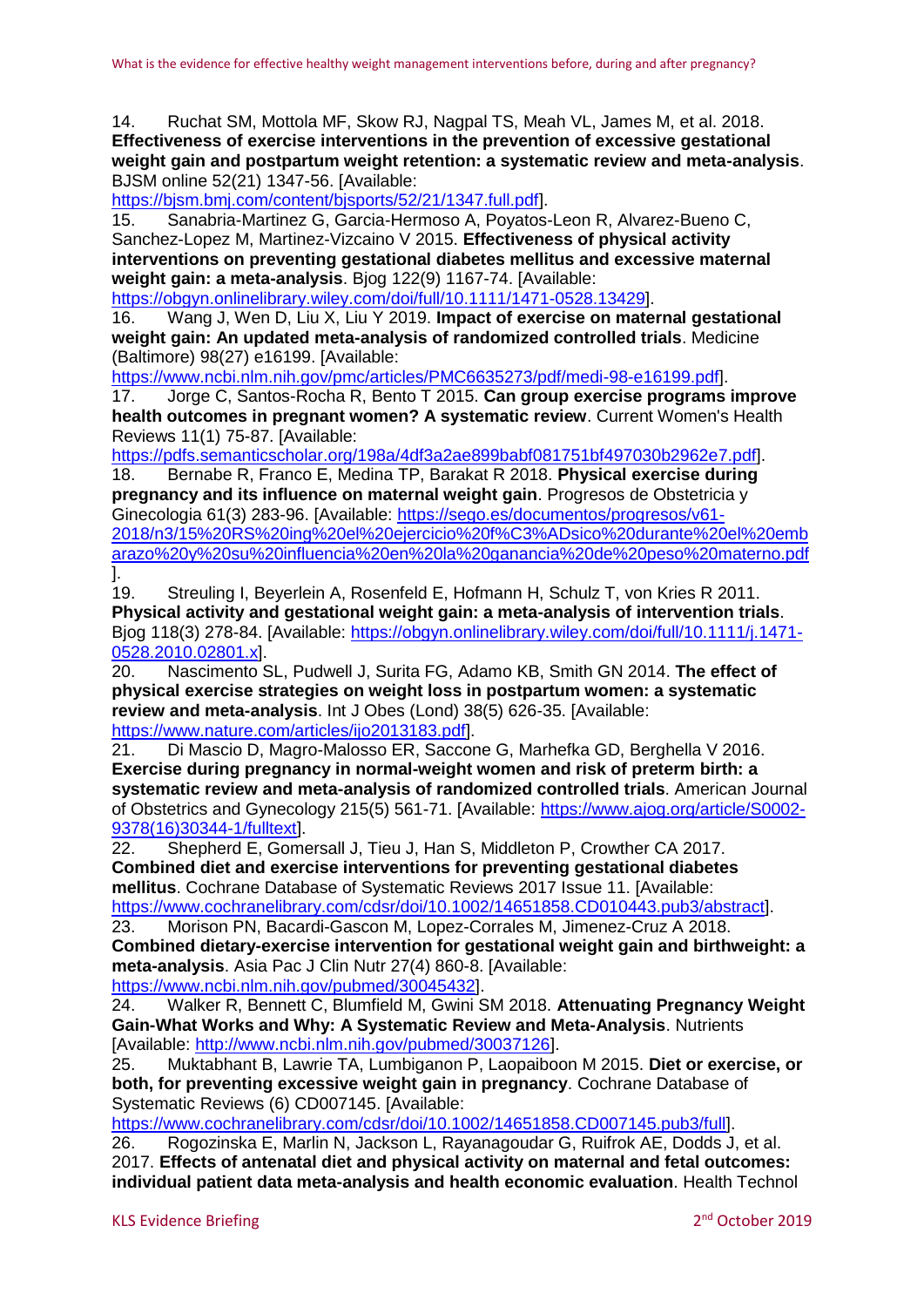Assess 21(41) 1-158. [Available:

[https://www.journalslibrary.nihr.ac.uk/hta/hta21410#/abstract\]](https://www.journalslibrary.nihr.ac.uk/hta/hta21410#/abstract).

<span id="page-13-3"></span>27. Thangaratinam S, Rogozińska E, Jolly K, Glinkowski S 2012. **Effects of interventions in pregnancy on maternal weight and obstetric outcomes : metaanalysis of randomised evidence**. BMJ Group [Available: [http://dx.doi.org/10.1136/bmj.e2088\]](http://dx.doi.org/10.1136/bmj.e2088).

28. O'Brien CM, Grivell RM, Dodd JM 2016. **Systematic review of antenatal dietary and lifestyle interventions in women with a normal body mass index**. Acta Obstet Gynecol Scand 95(3) 259-69. [Available:

[https://obgyn.onlinelibrary.wiley.com/doi/full/10.1111/aogs.12829\]](https://obgyn.onlinelibrary.wiley.com/doi/full/10.1111/aogs.12829).

<span id="page-13-0"></span>29. Farpour-Lambert NJ, Ells LJ, Martinez de Tejada B, Scott C 2018. **Obesity and Weight Gain in Pregnancy and Postpartum: an Evidence Review of Lifestyle Interventions to Inform Maternal and Child Health Policies**. Frontiers in Endocrinology 9 546. [Available: [https://www.ncbi.nlm.nih.gov/pmc/articles/PMC6168639/pdf/fendo-09-](https://www.ncbi.nlm.nih.gov/pmc/articles/PMC6168639/pdf/fendo-09-00546.pdf) [00546.pdf\]](https://www.ncbi.nlm.nih.gov/pmc/articles/PMC6168639/pdf/fendo-09-00546.pdf).

<span id="page-13-5"></span>30. Peaceman AM, Clifton RG, Phelan S, Gallagher D, Evans M, Redman LM, et al. 2018. **Lifestyle Interventions Limit Gestational Weight Gain in Women with Overweight or Obesity: LIFE-Moms Prospective Meta-Analysis**. Obesity 26(9) 1396-404. [Available: [https://www.ncbi.nlm.nih.gov/pmc/articles/PMC6148360/pdf/nihms974830.pdf\]](https://www.ncbi.nlm.nih.gov/pmc/articles/PMC6148360/pdf/nihms974830.pdf).

<span id="page-13-1"></span>31. International Weight Management in Pregnancy Collaborative G 2017. **Effect of diet and physical activity based interventions in pregnancy on gestational weight gain and pregnancy outcomes: meta-analysis of individual participant data from randomised trials**. Bmj 358 j3119. [Available: [https://www.bmj.com/content/bmj/358/bmj.j3119.full.pdf\]](https://www.bmj.com/content/bmj/358/bmj.j3119.full.pdf).

<span id="page-13-2"></span>32. Amorim Adegboye AR, Linne YM 2013. **Diet or exercise, or both, for weight reduction in women after childbirth**. Cochrane Database of Systematic Reviews (7) [Available: [http://dx.doi.org/10.1002/14651858.CD005627.pub3\]](http://dx.doi.org/10.1002/14651858.CD005627.pub3).

<span id="page-13-4"></span>33. Bennett CJ, Walker RE, Blumfield ML, Ma J, Wang F, Wan Y, et al. 2019. **Attenuation of maternal weight gain impacts infant birthweight: systematic review and meta-analysis**. J Dev Orig Health Dis 10(4) 387-405. [Available:

[https://www.cambridge.org/core/journals/journal-of-developmental-origins-of-health-and](https://www.cambridge.org/core/journals/journal-of-developmental-origins-of-health-and-disease/article/attenuation-of-maternal-weight-gain-impacts-infant-birthweight-systematic-review-and-metaanalysis/25E79C9724CDFE43A3F49F19E1F34618)[disease/article/attenuation-of-maternal-weight-gain-impacts-infant-birthweight-systematic](https://www.cambridge.org/core/journals/journal-of-developmental-origins-of-health-and-disease/article/attenuation-of-maternal-weight-gain-impacts-infant-birthweight-systematic-review-and-metaanalysis/25E79C9724CDFE43A3F49F19E1F34618)[review-and-metaanalysis/25E79C9724CDFE43A3F49F19E1F34618\]](https://www.cambridge.org/core/journals/journal-of-developmental-origins-of-health-and-disease/article/attenuation-of-maternal-weight-gain-impacts-infant-birthweight-systematic-review-and-metaanalysis/25E79C9724CDFE43A3F49F19E1F34618).

<span id="page-13-6"></span>34. Craemer KA, Sampene E, Safdar N, Antony KM, Wautlet CK 2019. **Nutrition and Exercise Strategies to Prevent Excessive Pregnancy Weight Gain: A Meta-analysis**. AJP Reports 9(1) E92-E120. [Available: [https://www.thieme-](https://www.thieme-connect.com/products/ejournals/pdf/10.1055/s-0039-1683377.pdf)

[connect.com/products/ejournals/pdf/10.1055/s-0039-1683377.pdf\]](https://www.thieme-connect.com/products/ejournals/pdf/10.1055/s-0039-1683377.pdf).

<span id="page-13-7"></span>35. Fealy SM, Taylor RM, Foureur M, Attia J, Ebert L, Bisquera A, et al. 2017. **Weighing as a stand-alone intervention does not reduce excessive gestational weight gain compared to routine antenatal care: a systematic review and meta-analysis of randomised controlled trials**. BMC Pregnancy Childbirth 17(1) 36. [Available:

[https://bmcpregnancychildbirth.biomedcentral.com/track/pdf/10.1186/s12884-016-1207-2\]](https://bmcpregnancychildbirth.biomedcentral.com/track/pdf/10.1186/s12884-016-1207-2).

<span id="page-13-8"></span>36. Kominiarek MA, Lewkowitz AK, Carter E, Fowler SA, Simon M 2019. **Gestational weight gain and group prenatal care: a systematic review and meta-analysis**. BMC Pregnancy Childbirth 19(1) 18. [Available:

[https://bmcpregnancychildbirth.biomedcentral.com/track/pdf/10.1186/s12884-018-2148-8\]](https://bmcpregnancychildbirth.biomedcentral.com/track/pdf/10.1186/s12884-018-2148-8). 37. Bennett CJ, Walker RE, Blumfield ML, Gwini SM, Ma J, Wang F, et al. 2018.

<span id="page-13-9"></span>**Interventions designed to reduce excessive gestational weight gain can reduce the incidence of gestational diabetes mellitus: A systematic review and meta-analysis of randomised controlled trials**. Diabetes Res Clin Pract 141 69-79. [Available:

[https://www.diabetesresearchclinicalpractice.com/article/S0168-8227\(17\)31376-1/fulltext\]](https://www.diabetesresearchclinicalpractice.com/article/S0168-8227(17)31376-1/fulltext). 38. Campbell F, Johnson M, Messina J, Guillaume L, Goyder E 2012. **Behavioural** 

<span id="page-13-10"></span>**interventions for weight management in pregnancy: a systematic review of quantitative and qualitative data**. [Available:

[http://www.crd.york.ac.uk/crdweb/ShowRecord.asp?LinkFrom=OAI&ID=12012000382\]](http://www.crd.york.ac.uk/crdweb/ShowRecord.asp?LinkFrom=OAI&ID=12012000382).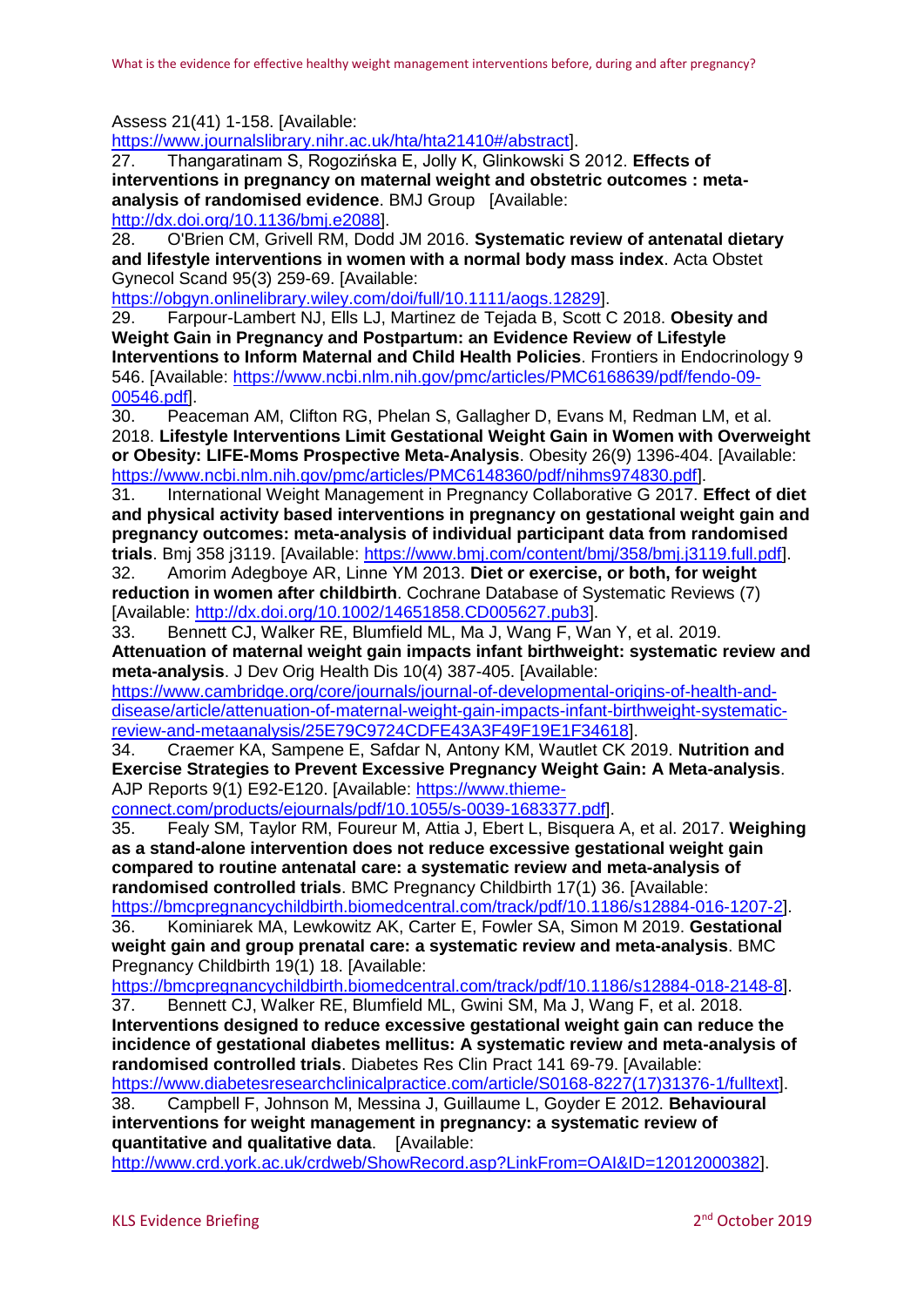<span id="page-14-0"></span>39. Agha M, Agha RA, Sandall J 2014. **Interventions to reduce and prevent obesity in pre-conceptual and pregnant women: a systematic review and meta-analysis**. PLoS ONE [Electronic Resource] 9(5) e95132. [Available:

[https://www.ncbi.nlm.nih.gov/pmc/articles/PMC4020754/pdf/pone.0095132.pdf\]](https://www.ncbi.nlm.nih.gov/pmc/articles/PMC4020754/pdf/pone.0095132.pdf).

<span id="page-14-1"></span>40. Hill B, Skouteris H, Fuller-Tyszkiewicz M 2013. **Interventions designed to limit gestational weight gain: a systematic review of theory and meta-analysis of intervention components.** [Available:

[http://www.crd.york.ac.uk/crdweb/ShowRecord.asp?LinkFrom=OAI&ID=12013028522\]](http://www.crd.york.ac.uk/crdweb/ShowRecord.asp?LinkFrom=OAI&ID=12013028522).

<span id="page-14-2"></span>41. Yeo S, Walker JS, Caughey MC, Ferraro AM, Asafu-Adjei JK 2017. **What characteristics of nutrition and physical activity interventions are key to effectively reducing weight gain in obese or overweight pregnant women? A systematic review and meta-analysis**. Obes Rev 18(4) 385-99. [Available:

[https://onlinelibrary.wiley.com/doi/full/10.1111/obr.12511\]](https://onlinelibrary.wiley.com/doi/full/10.1111/obr.12511).

<span id="page-14-3"></span>42. Berger AA, Peragallo-Urrutia R, Nicholson WK 2014. **Systematic review of the effect of individual and combined nutrition and exercise interventions on weight, adiposity and metabolic outcomes after delivery: evidence for developing behavioral guidelines for post-partum weight control**. BMC Pregnancy Childbirth 14 319. [Available: [https://bmcpregnancychildbirth.biomedcentral.com/track/pdf/10.1186/1471-2393-14-319\]](https://bmcpregnancychildbirth.biomedcentral.com/track/pdf/10.1186/1471-2393-14-319).

<span id="page-14-4"></span>43. Michel S, Raab R, Drabsch T, Günther J 2018. **Do lifestyle interventions during pregnancy have the potential to reduce long-term postpartum weight retention? A systematic review and meta-analysis**. Obesity reviews : an official journal of the International Association for the Study of Obesity [Available:

[http://www.ncbi.nlm.nih.gov/pubmed/30548769\]](http://www.ncbi.nlm.nih.gov/pubmed/30548769).

<span id="page-14-5"></span>44. Dalrymple KV, Flynn AC, Poston L, O'Keeffe M 2018. **Preventing postpartum weight retention: Lifestyle interventions in pregnancy, postpartum or both. A systematic review of the literature**. Proceedings of the Nutrition Society Conference: Summer Meeting 77(OCE4) [Available: [https://www.cambridge.org/core/services/aop](https://www.cambridge.org/core/services/aop-cambridge-core/content/view/8F1051DEF8573AF365FDA19DD33E05BA/S002966511800191Xa.pdf/div-class-title-preventing-postpartum-weight-retention-lifestyle-interventions-in-pregnancy-postpartum-or-both-a-systematic-review-of-the-literature-div.pdf)[cambridge-](https://www.cambridge.org/core/services/aop-cambridge-core/content/view/8F1051DEF8573AF365FDA19DD33E05BA/S002966511800191Xa.pdf/div-class-title-preventing-postpartum-weight-retention-lifestyle-interventions-in-pregnancy-postpartum-or-both-a-systematic-review-of-the-literature-div.pdf)

[core/content/view/8F1051DEF8573AF365FDA19DD33E05BA/S002966511800191Xa.pdf/di](https://www.cambridge.org/core/services/aop-cambridge-core/content/view/8F1051DEF8573AF365FDA19DD33E05BA/S002966511800191Xa.pdf/div-class-title-preventing-postpartum-weight-retention-lifestyle-interventions-in-pregnancy-postpartum-or-both-a-systematic-review-of-the-literature-div.pdf) [v-class-title-preventing-postpartum-weight-retention-lifestyle-interventions-in-pregnancy](https://www.cambridge.org/core/services/aop-cambridge-core/content/view/8F1051DEF8573AF365FDA19DD33E05BA/S002966511800191Xa.pdf/div-class-title-preventing-postpartum-weight-retention-lifestyle-interventions-in-pregnancy-postpartum-or-both-a-systematic-review-of-the-literature-div.pdf)[postpartum-or-both-a-systematic-review-of-the-literature-div.pdf\]](https://www.cambridge.org/core/services/aop-cambridge-core/content/view/8F1051DEF8573AF365FDA19DD33E05BA/S002966511800191Xa.pdf/div-class-title-preventing-postpartum-weight-retention-lifestyle-interventions-in-pregnancy-postpartum-or-both-a-systematic-review-of-the-literature-div.pdf).

<span id="page-14-6"></span>45. Lim S, O'Reilly S, Behrens H, Skinner T, Ellis I, Dunbar JA 2015. **Effective strategies for weight loss in post-partum women: a systematic review and metaanalysis**. Obes Rev 16(11) 972-87. [Available:

[https://onlinelibrary.wiley.com/doi/full/10.1111/obr.12312\]](https://onlinelibrary.wiley.com/doi/full/10.1111/obr.12312).

<span id="page-14-7"></span>46. Lim S, Liang X, Hill B, Teede H, Moran LJ, O'Reilly S 2019. **A systematic review and meta-analysis of intervention characteristics in postpartum weight management using the TIDieR framework: A summary of evidence to inform implementation**. Obes Rev 20(7) 1045-56. [Available: [https://onlinelibrary.wiley.com/doi/full/10.1111/obr.12846\]](https://onlinelibrary.wiley.com/doi/full/10.1111/obr.12846).

<span id="page-14-8"></span>47. Dodd JM, Deussen AR, O'Brien CM, Schoenaker D, Poprzeczny A, Gordon A, et al. 2018. **Targeting the postpartum period to promote weight loss: a systematic review and meta-analysis**. Nutr Rev 76(8) 639-54. [Available:

[https://www.ncbi.nlm.nih.gov/pmc/articles/PMC6280945/pdf/nuy024.pdf\]](https://www.ncbi.nlm.nih.gov/pmc/articles/PMC6280945/pdf/nuy024.pdf).

<span id="page-14-9"></span>48. Mehdi Hazavehie SM, Shayan A, Otogara M 2016. **The role of education in preventing overweight during pregnancy: A systematic review**. Research Journal of Pharmaceutical, Biological and Chemical Sciences 7(5) 2827-35. [Available: [https://www.rjpbcs.com/pdf/2016\\_7\(5\)/\[362\].pdf\]](https://www.rjpbcs.com/pdf/2016_7(5)/%5b362%5d.pdf).

<span id="page-14-10"></span>49. O'Brien EC, Segurado R, Geraghty AA, Alberdi G, Rogozinska E, Astrup A, et al. 2019. **Impact of maternal education on response to lifestyle interventions to reduce gestational weight gain: Individual participant data meta-Analysis**. BMJ Open 9 (8) (no pagination)(e025620) [Available:

[https://bmjopen.bmj.com/content/bmjopen/9/8/e025620.full.pdf\]](https://bmjopen.bmj.com/content/bmjopen/9/8/e025620.full.pdf).

<span id="page-14-11"></span>50. Sherifali D, Nerenberg KA, Wilson S, Semeniuk K, Ali MU, Redman LM, et al. 2017. **The Effectiveness of eHealth Technologies on Weight Management in Pregnant and**